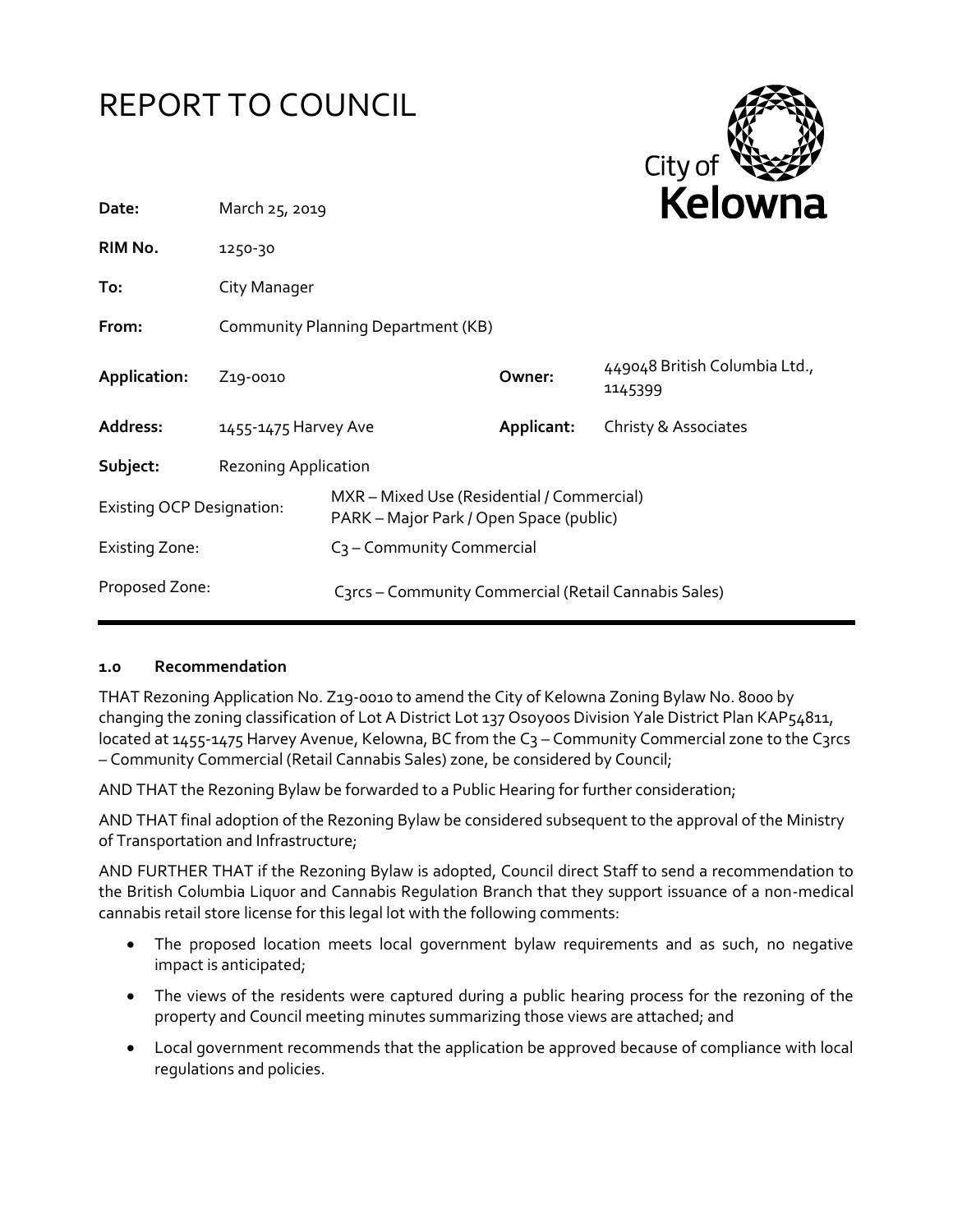# **2.0 Purpose**

To rezone the subject property to facilitate the development of a retail cannabis sales establishment.

# **3.0 Community Planning**

Community Planning Staff recommend support for the rezoning application to allow for a retail cannabis sales establishment on the subject property. This application was received prior to the close of the first intake of retail cannabis sales establishment applications on November 30, 2018. As such, it was evaluated in accordance with a Council-endorsed process and was selected, based on its score, to move forward with the City's standard rezoning process, established in the Development Application Procedures Bylaw. This application received a score of 62.86, and the average overall score of all applications evaluated was 69.53.

Should Council support the proposed Rezoning Bylaw, the property would be rezoned to a retail cannabis sales subzone, and Staff would send a recommendation to the British Columbia Liquor and Cannabis Regulation Branch indicating support for issuance of a non-medical cannabis retail store license for this property.

The application meets the Zoning Bylaw No. 8000 and there are no variances being requested. Further, the applicant has confirmed the completion of public notification in accordance with Council Policy No. 367.

## **4.0 Proposal**

## 4.1 Background

The unit proposed to be used for the retail cannabis sales establishment was previously another retail store, however is currently vacant.

#### 4.2 Site Context

The subject property is located at the southwest corner of the Harvey Avenue and Burtch Road intersection. Sensitive uses that were identified within a 150 metre radius include a Liquor Primary Establishment, a Child Care Centre, Major and a Social Services Office.

| Orientation | Zoning                                 | <b>Land Use</b>                            |
|-------------|----------------------------------------|--------------------------------------------|
| North       | $C_3$ – Community Commercial           | Commercial                                 |
|             | RM5 - Medium Density Multiple Housing  | Residential                                |
| East        | $C_3$ – Community Commercial           | Commercial                                 |
| South       | P1-Major Institutional                 | <b>Extended Medical Treatment Services</b> |
|             | P2 - Education and Minor Institutional | Religious Assemblies                       |
| West        | P1-Major Institutional                 | <b>Extended Medical Treatment Services</b> |
|             | RU6 - Two Dwelling Housing             | Residential                                |

Specifically, adjacent land uses are as follows: